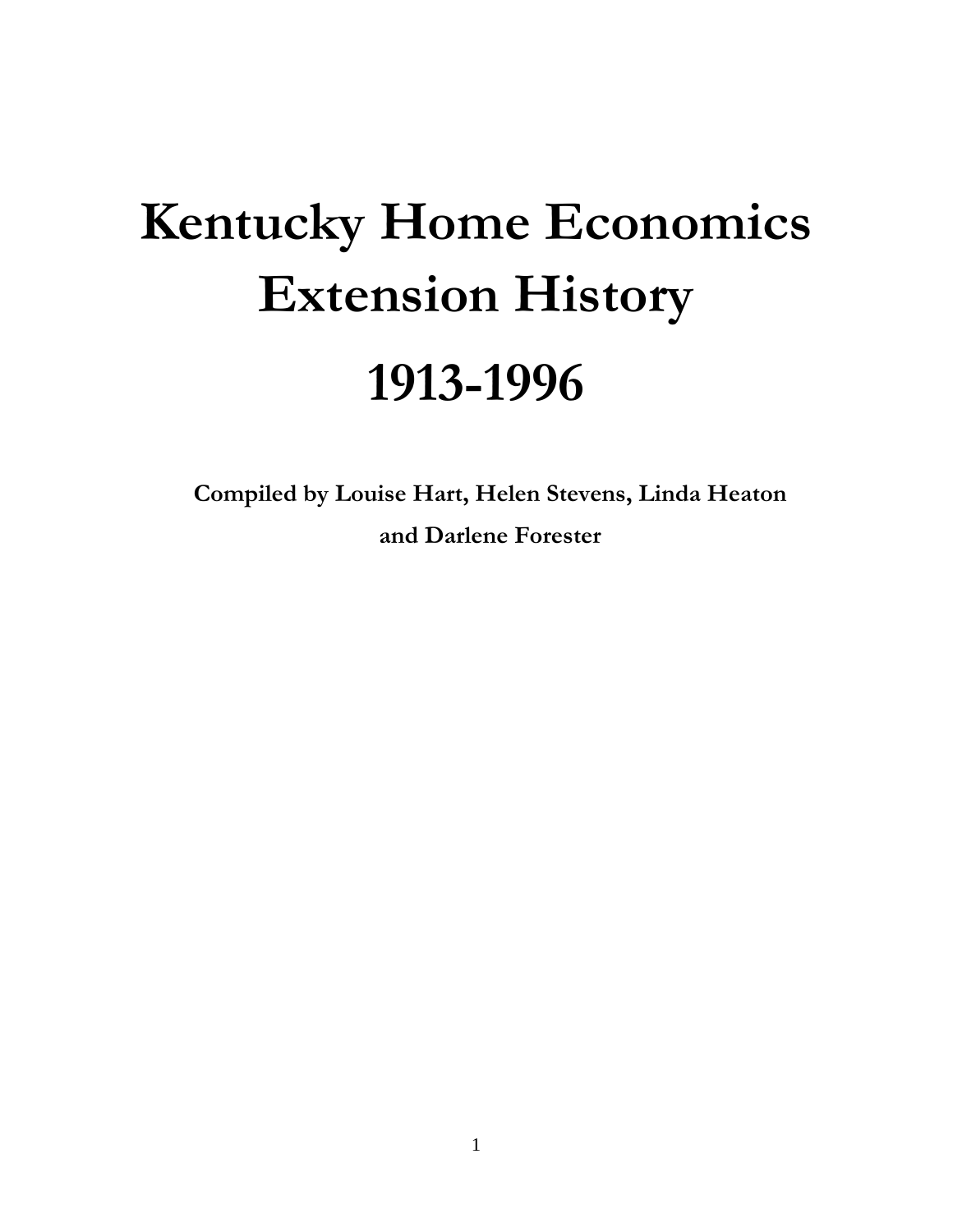#### **HIGHLIGHTS OF KENTUCKY HOMES ECONOMICS EXTENSION HISTORY**

The primary legislative action making Cooperative Extension work possible consisted of the Morrell Acts of 1862 and 1890; the Hatch Act of 1887 and the Smith-Lever Act of 1914 originally called for "…cooperative agricultural extension work between the agricultural [land-grant] colleges…and the United States Department of Agriculture, in order to aid in diffusing among the people of the United States useful and practical information on subjects related to agriculture and home economics, and to encourage the application of the same."

 According to the Act, "Extension work shall consist of the giving of instruction and practical demonstrations in agriculture and home economics to persons not attending or resident in said colleges, …and imparting to such persons information on said subjects through field demonstrations, publications, and otherwise; and this work shall be carried on in such manner as may be mutually agreed upon by the manner as may be mutually agreed upon by the Secretary of Agriculture and the state agricultural college or colleges receiving the benefits of this Act."

# **KENTUCKY EXTENSION IN THE BEGINNING**

"Mr. Tommy" Bryant commented that it all began when the County Life Commission wanted to improve the plight of the county women as well as to make the business of farming more profitable.

 In 1913 Helen B. Wolcott was appointed state leader to organize Extension work in Home Economics. In the spring of 1914 the girls' canning clubs were initiated by Mrs. Wolcott. She was assisted by 17 female county agents employed for the summer—the height of gardening and canning season.

 By 1915, the University of Kentucky Agriculture Extension Program was staffed by five men and three women employed full- or part-time as supervising agents.

 On June 30, 1915, 25 female county agents were employed and assigned to work with home demonstration clubs as well as girls' canning clubs. For these "home demonstration agents" the conditions faced were anything but inviting. There were no good roads, no adequate office facilities, no means of transportation, no organization nor established procedures and no funds for supplies and equipment. On December 31, 1918, Helen B. Wolcott was relieved of her duties.

 In September 1919, Miss Gertrude McCheyne succeeded Mrs. Wolcott and stayed less than a year, resigning August 31, 1920. Miss McCheyne was succeeded by Margaret Whittiman, who resigned in June 1923. Miss Lulie Logan, then assistant state leader, served as acting state leader until May 1, 1924. Miss Myrtle Weldon was appointed state leader on May 1, 1924.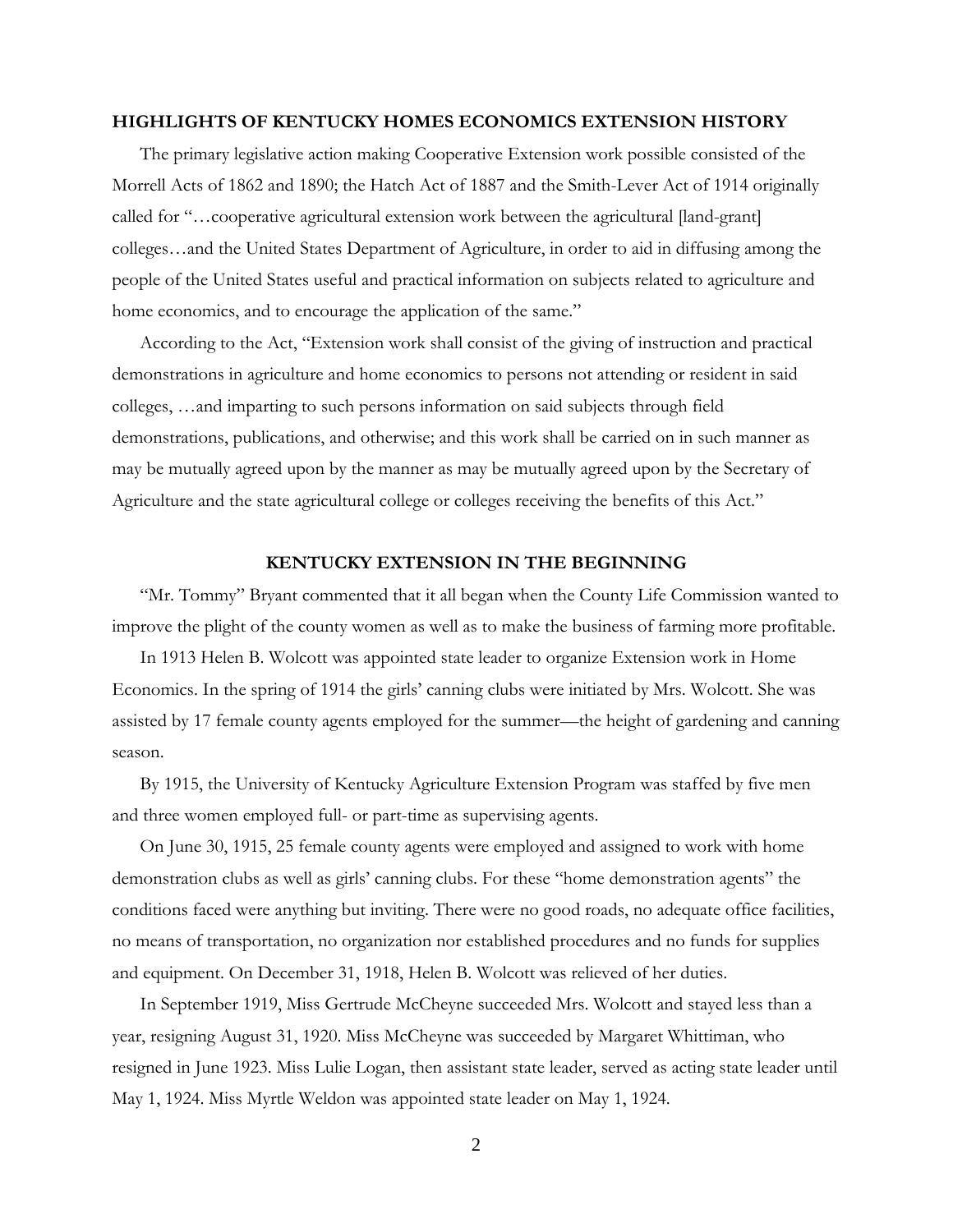#### **THE TWENTIES**

Miss Weldon brought greatly needed stability to the homes economics Extension program with her outstanding ability and loyalty to Extension Home Demonstration work in Kentucky. ("Home Demonstration" was the term or title used until it was change in the 1950s to Extension Home Economics.)

 Some of the instability of county home demonstration work during the early years was illustrated by the fact that as of June 30, 1918, there were home demonstration agents in 29 counties, but of those only 10 were on the list of 23 counties that has agents in 1924.

 In June 1924, an organizational change was instituted to administratively move Extension Home Economics from the Department of Home Economics to the College of Agriculture.

 At the time of Myrtle Weldon's appointment as State Leader there were two individuals to help with the supervision of agents—a district agent, Margaret D. Jones who had been employed since 1914 and resigned in October 1924., and Lulie Logan assistant state Leader who was employed in 1922. Zelma Monore was hired in 1924 and Helen White in 1936. These three remained in these positions until their respective retirements.

 At this time specialists also began to be hired. They were persons with expertise in a particular subject matter area such as Clothing, Housing, etc. and at that time typically held a Master's degree. They functioned out of UK, providing assistance to county agents.

 Three specialists who would serve prominently and long were employed in the 1920s: Edith Lacy was clothing specialist in 1924; Ida Hagman as foods and home management in 1928; Florence Imlay as foods specialist in 1928.

 During these early years of Extension home economics, work was carried on largely through homemakers clubs in a rather informal manner. In 1922, a *Manual for Home Demonstration Clubs for Women* was published with direction for forming clubs.

 In 1924, with the coming of Miss Weldon, arrangements were made for the forming of county homemakers associations and councils, with suggested constitutions submitted to the counties. By the close of 1925 there were 377 homemaker clubs with a membership of 4,124. This form of organization—the club—proved to be an effective tool for developing leadership, delegating responsibility, securing local participation and developing effective programs and methods.

 A quotation from Myrtle Weldon in 1925: "It would be a real surprise to many to walk into a rural homemakers club and see the presiding officer conducting the business according to the best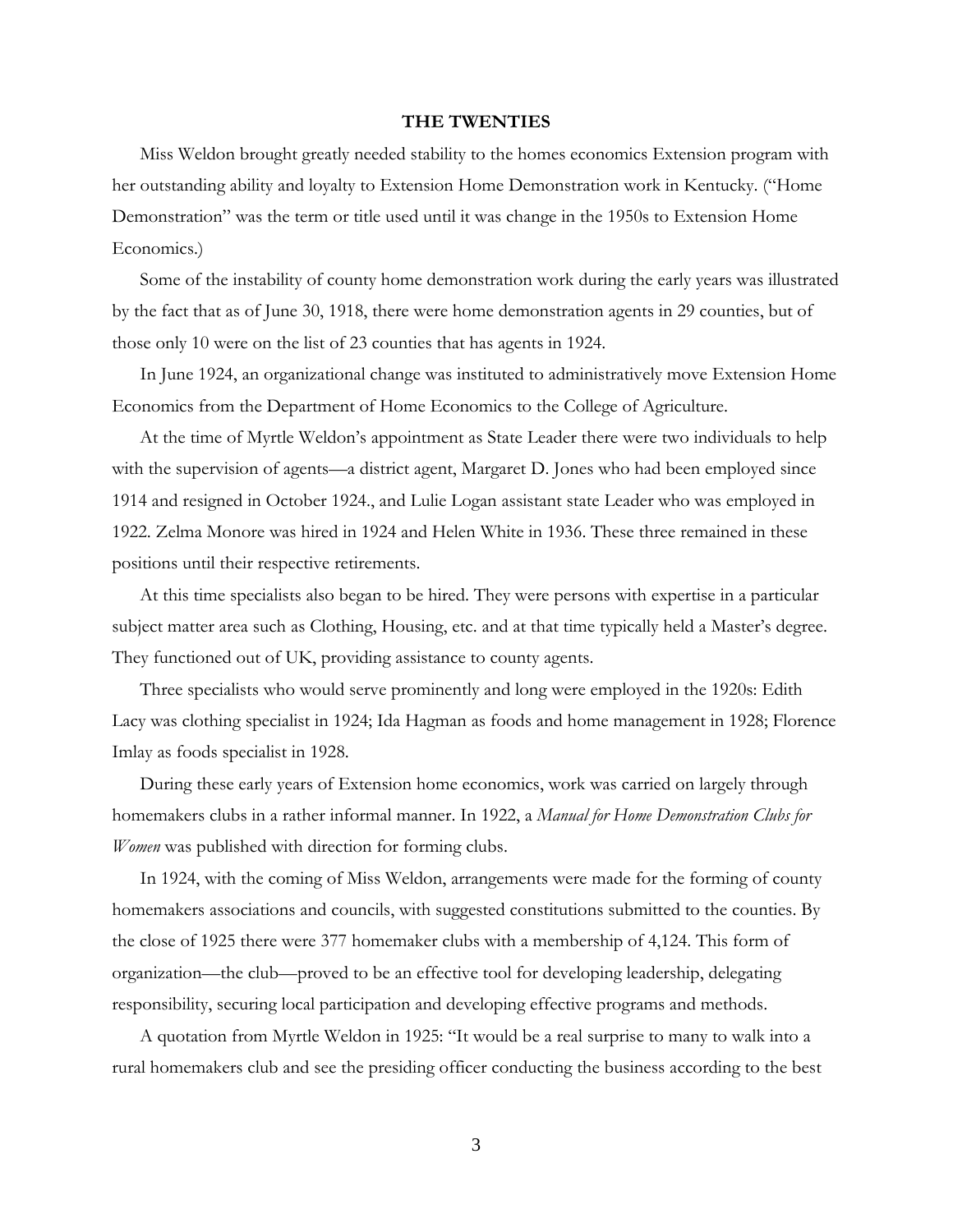rules of parliamentary procedure, secretaries with minutes well-written and committee members making reports with ease and self-confidence."

 During the 1920s the activities of home economics agents and the club members addressed such community needs as: hot school lunch programs, home and community sanitation, physical fitness, communicable disease, home care of the sick, home improvement, landscape gardening, and control of household pests. There were in addition to the regular study of food and clothing for the family.

 Early history of the Extension home economics agents association is almost nonexistent. However there are records showing that in 1924, Ida Hagman was elected as the first president of the association. She was followed in 1926 by Roxie Perkins. Records indicate that Catherine Johnson served in 1929 and Isadore Williams in 1930 with a void until 1937 when Alda Henning was elected. From this time on those having served as president of the Kentucky Association of Extension Home Economists (KAEHE) are listed in Appendix A located in back of this booklet.

#### **THE THIRTIES**

The number of home economics agents rose to 29 by 1930. Further development of the homemaker organization occurred in 1932 with the formation of a state organization, the Kentucky Homemakers Federation. A constitution was written soon after the organization was formed and 29 counties became members. By 1939, 59 counties were members and 108 counties had joined the Federation by 1958. Mrs. Lyda Lynch Hall was the first State President. Others serving this state organization for Homemakers are listed in Appendix B located in the back of this booklet.

 The story of the emblem began in 1934 when a committee was appointed in Kentucky to develop an insignia for home demonstration work. Miss Myrtle Weldon, State Leader, Kentucky, composed the wording, Miss Ida Hagman, Home Management Specialist, Kentucky, designed emblem. Extension Agents for Home Economics use the emblem with the wording "Cooperative Extension Service" and the acronym NAEHE in the added outer circle. The emblem was adopted by the Federation of Kentucky Homemakers who took it to the 1936 national meeting in Washington, D.C. It was readily embraced nationally.

 In June 1936, the National Home Demonstration Council was formed. The Kentucky Homemakers Federation was affiliated with the National Homemakers Extension Council as well as with the Associated Country Women of the World (ACWW). Mrs. Lyda Lynch Hall, Lexington, KY served as the second president of the NEHC. In 1992, this group changed its name to the National Association for Family and Community Education, Inc.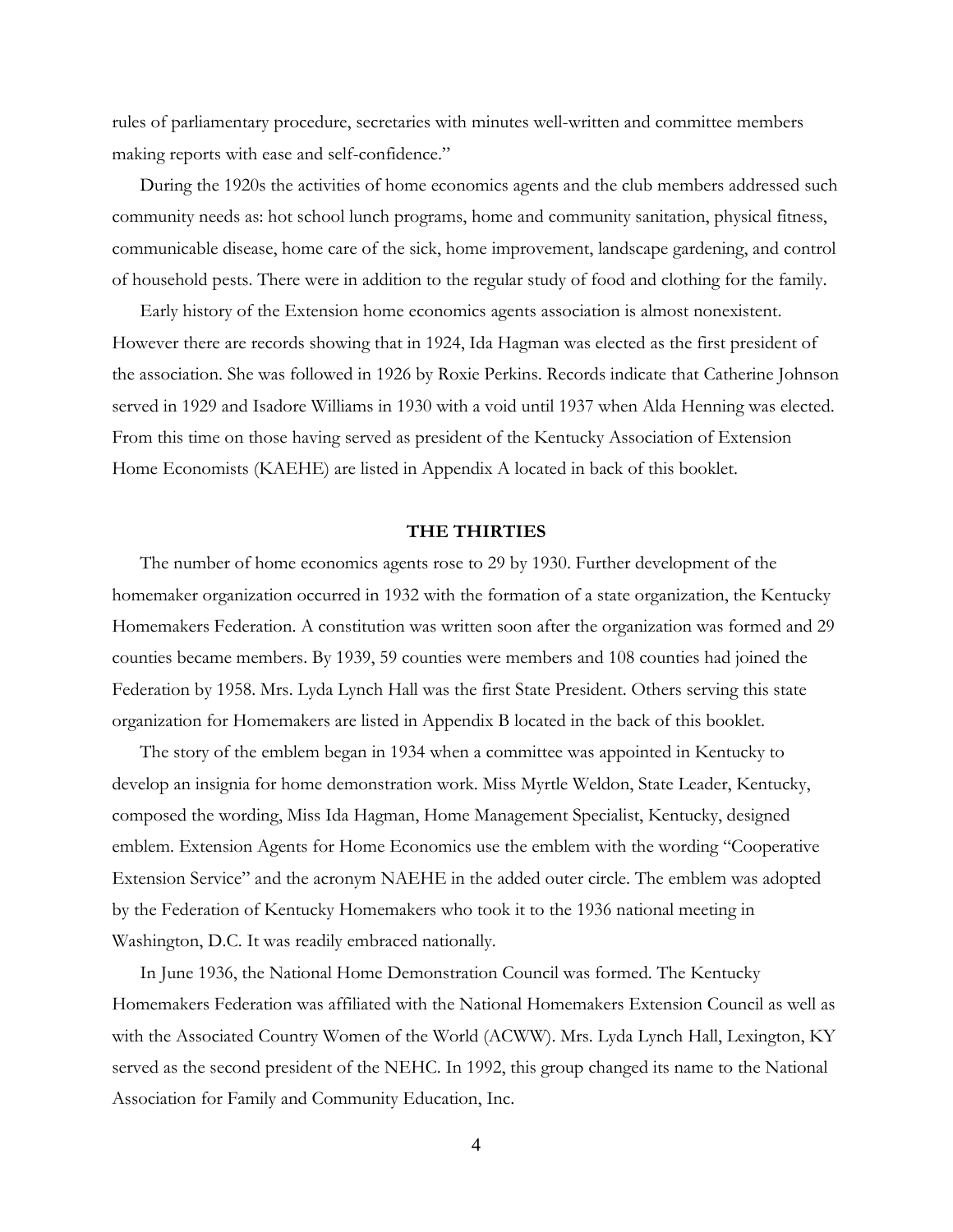The Master Farm Homemaker movement started in Kentucky in 1928. Five women were selected each year through 1932. They were sponsored by Farmer's Wife Magazine and the University of Kentucky Extension Unit. These ladies were nominated by neighbors. Each nominee responded to a 500-question survey followed by a visit by a committee of judges. The program was discontinued form 1932 to 1948. However, there are records indicated these women continued to meet and pay dues on their own without a sponsor. Mrs. Lyda Lynch Hall served as national president from 1933 to 1934.

 At a meeting of the voting delegates of the Kentucky Federation of Homemakers, the decision was made to revive the recognition of Master Farm Homemakers. This group was to be sponsored jointly by the University of Kentucky, the Master Farm Homemaker Guild and the Kentucky Federation of Homemakers. A committee composed of one representative from each sponsoring group came together to draw up rules regarding the project and responsibilities. Mrs. Cecil Bell, Bourbon County served as national president from 1959 to 1961.

 From the beginning, county Extension programs both in agriculture and home economics, responded to current economic conditions and problems with efforts such as the live-at-home program during the depression years and the relief-and-rescue work during the great flood of the Ohio River and its tributaries in early 1937. During the 1930s, Extension Home Economics continued to emphasize work with and through the homemaker clubs at the community, county and state level. This effort was very successful in providing knowledge to improve the well-being of families and to develop their leadership skills. Some 6,400 members or 45 percent of the total membership served as local leaders in 1939 when 53 counties had home economics Extension agents.

 In an *Historical Appraisal of Home Demonstration Work in Kentucky 1914-1939*, Miss Weldon stated, "Home Demonstration work is giving the homemaker an opportunity for self-expression, is challenging her ability, is elevating the common task, is giving her an appreciation of her part in a work economy, and her contribution to world society, and is helping her to become a person more interesting to herself, her family and her neighbors." Two existing problems were also pointed out by Miss Weldon: 1) correlation of the programs of many agencies who work with farm people, and 2) the lack of educational programs for the low-income underprivileged group. Miss Weldon's prophetic vision in identifying these problems was to be reflected in Extension programs for many years to come.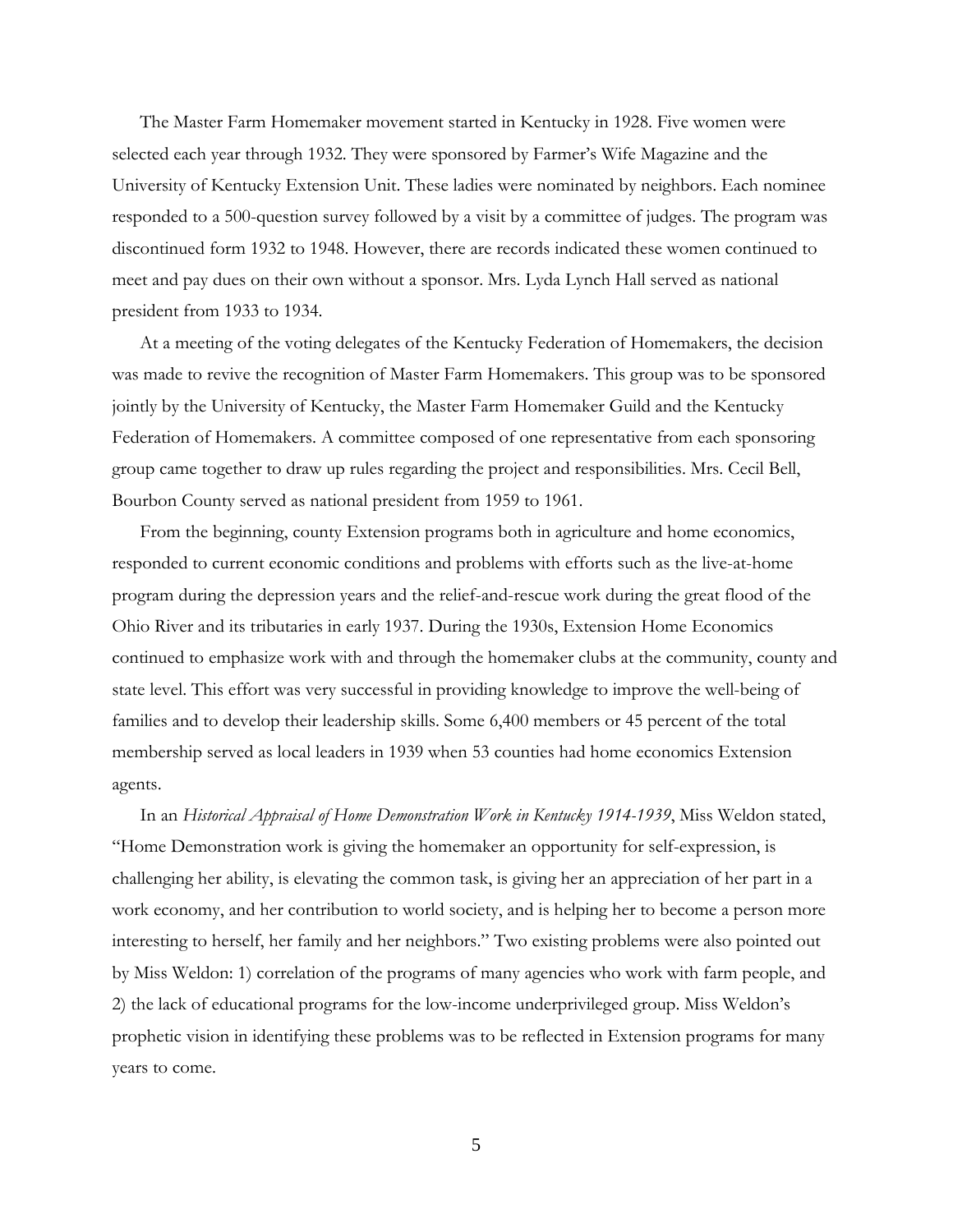#### **THE FORTIES AND FIFTIES**

During World War II, Extension Home Economics work was oriented toward national defense programs and projects dealing with shortages and rationing; better nutrition; increased production and preservation of foodstuffs; the remodeling, repairing and renovating of clothing and home furnishing using materials on hand. Discussion groups were organized to teach democracy and national defense.

 The Bankhead Flannagan Act of 1945 provided the funds and opportunities for further development of Extension. One such development was the equalization of counties section under which the number of counties having home economics agents in Kentucky grew from 62 in 1945 to 99 in 1951.

 The Extension Home Economics Agents association gradually grew into an active professional group (KAEHE) and attendance at national association (NAEHE) meetings increased. Some of the early participants and awards received include; Lilah Hembree—secretary of (NAEHE) in 1951; Louise Craig—first recipient of the Grace Frysinger Award and Elizabeth Word—recipient in 1958; May Ellen Murray—first agent in the southern region to receive the Florence Hall Award; Emma Maxfield—recipient of one of the first scholarships awarded by NAEHE in 1964; Ruth Harralson recipient of the Extension superior service award of the USDA in 1954. Kentucky agents receiving the NAEHE Distinguished Service Award are listed in Appendix C located in the back of this booklet.

 With the post-World War II period came fundamental social changes that brought significant changes to Extension. These changes were encouraged and driven by a series of powerful studies and reports that were written over the next four decades.

 The *1946 Report of the Committee on the Scope of Extension's Educational Responsibilities*, familiarly called the *Kepner Report*, and was the first in a series of ES-USDA (our national Extension Service) studies to encourage a broader focus for Extension to include all people regardless of their place of residence, age, economic, status, group affiliation or other factors.

In 1948, the *Joint Committee Report on Extension Programs, Policies, and Goals*, produced by the USDA and the Association of Land-Grant Colleges and Universities, also encourage the expansion of Extension's programs. Noting that the problems of farm, home, and rural life "should continue to constitute the basic core of Extension work," the Joint Committee underscored the "interlocking interest of all groups of society," and said that Extension must help people deal with problems of public policy—local, national, and international—and of human relations, even though such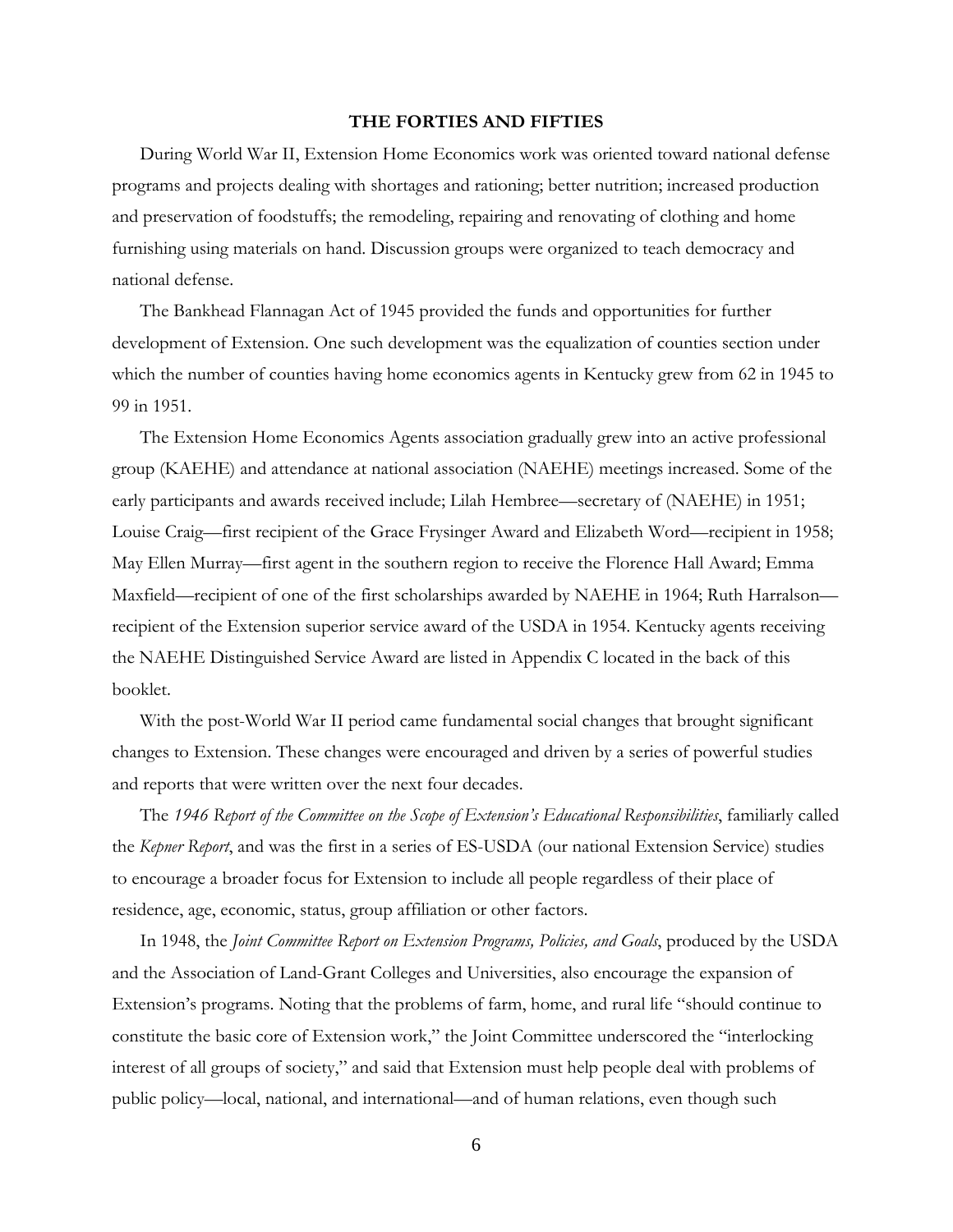problems are "less tangible and more controversial" than those Cooperative Extension had traditionally tackled.

## **THE FIFTIES AND SIXTIES**

The increasingly complex subject matter of home economics now includes a new emphasis: human relationships. By 1951, efforts to set up a unified farm and home Extension program for adult and youth programs resulted in the formation of a county Extension advisory committee in a majority of the counties in the state.

 Another result of the unified extension program effort was the Farm and Home Development Program conducted in the mid-1950s through the early '60s. In 1954, Congress funded this program which was focused on the farm and farm family as a total unit with emphasis on management, public affairs and marketing.

 Following the retirement of Miss Weldon in 1955, Alda Henning assumed the position of acting state leader until Viola Hanson was appointed state leader, serving from 1956 to 1965.

 By 1958, when the Extension Committee on Organization and Policy (ECOP) published its report on the increasing scope of Extension education—since called *the Scope Report*—the tempo of change in America life had accelerated, and even more accelerated changed appeared likely. Cooperative Extension, increasingly asked to serve more people and more and varied groups continually had to focus on shifting areas of need to remain responsive to its clientele.

 The *Scope Report* Committee emphasized Extension's increasingly comprehensive clientele, rapidly expanding from its core of farm and non-farm rural residents and commodity groups to include the entire agricultural infrastructure and urban residents as well. It then pointed to the major operational problem Extension faced (and still faces): "how to allocate its time and resources so that the highest priority needs of those other than farm people are given appropriate attention."

 Organizational experiments were tried as workloads increased. IN 1965, the University of Kentucky Cooperative Extension Service was reorganized to allow field staff to work on a multicounty or area basis. Most staff members remained housed in the county office they occupied at the time of reorganization. For administrative and supervisory purposes, the 120 counties, previously grouped in six Extension districts, were reorganized into 16 areas. Later they were shifted to 14 areas of eight to 10 counties each to conform to the 14 areas established by executive order of the Governor in 1967. An area Extension director position was established and was given responsibility for supervising the field staff and the operation and funding of county Extension offices in each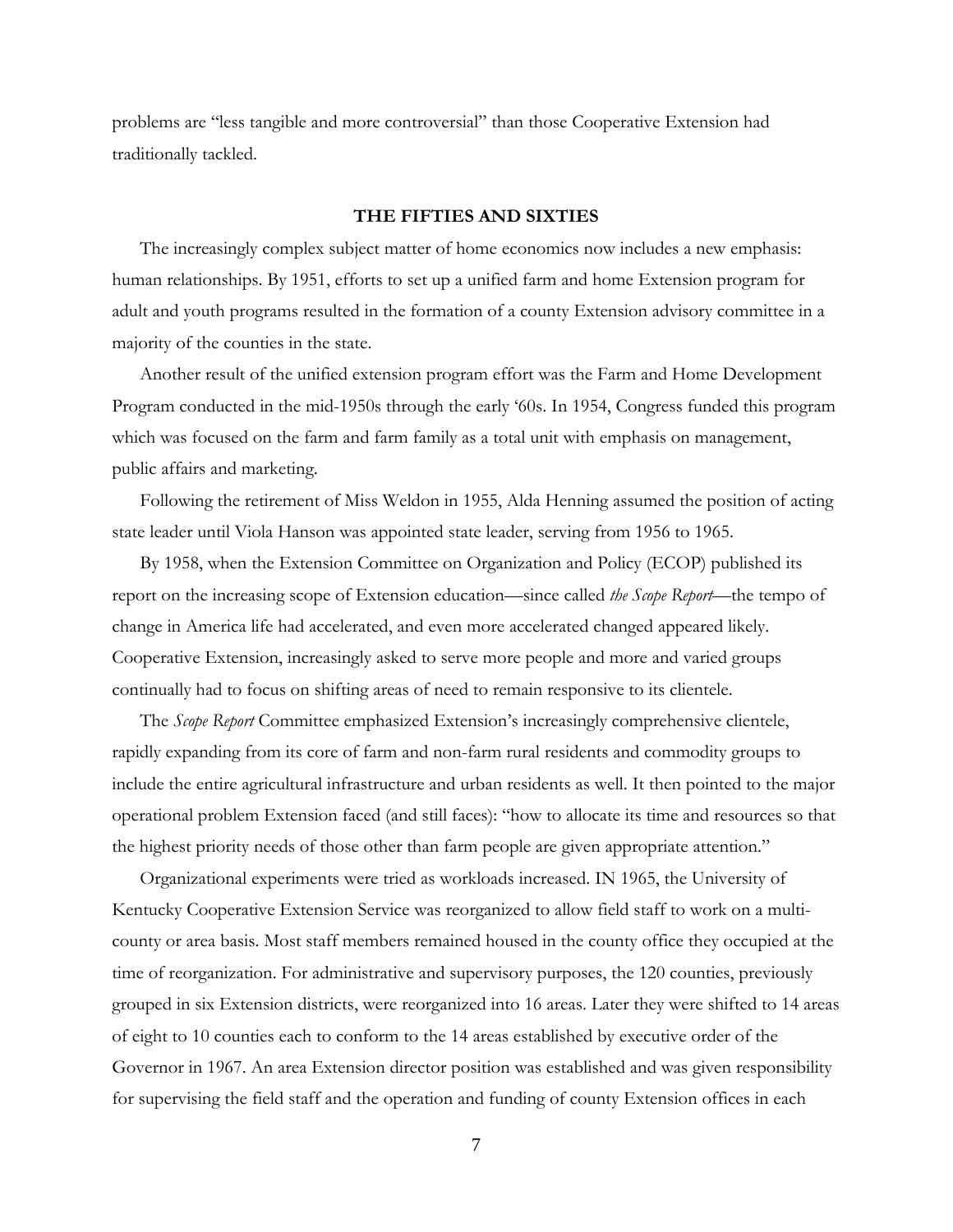Extension area. This arrangement replaced a 3-person team of supervisors in each of the former Extension districts. Emphasis on this multi-county approach was discontinued in 1969. However, the area director position was retained as were some of the other more beneficial aspects such as area events, leader training, and programming.

 In the late 1960s the Homemaker's Cultural Arts and Crafts three-day camp was initiated in the Bluegrass Area for the purpose of leader training. This type of camp continued to be conducted in many areas throughout the state reaching more than a thousand women each year.

 The formal organization for homemakers clubs—originally known as the Kentucky Federation of Homemakers—changed its name to Kentucky Extension Homemakers Association (KEHA) at the annual state meeting in March 1968. Over the years, KEHA members have experienced some noteworthy accomplishments statewide and nationally:

- The official song of the National Extension Homemakers Council, *Onward, Ever Onward* was written by Mrs. Dorothy Bullock of Larue County.
- Mrs. R.P. Matchett of Kenton County served two, 3-year terms (1962-1968) as the A.C.W.W. Area Vice-President.
- In 1964, a 5-cent postage stamp designed by Murial Moore of Bardstown was issued by the U.S. Postal Service in honor of Homemakers clubs.
- *Treasure Trails*, a book compiled in the mid-1970s by Cultural Arts Chairmen, is a record of areas of cultural interest throughout Kentucky and is very useful when traveling the state.
- A needlepoint tapestry of 120 county and six special squares was made by Homemakers members. It was dedicated to the Commonwealth of Kentucky and along with a descriptive book titled *A Labor of Love*, is displayed outside the rotunda in the state capitol.
- A print titled *Homemaker* by artist Bill Granstaff commemorates the  $50<sup>th</sup>$  anniversary of KEHA. It was unveiled May 12, 1983 as part of the state annual meeting.
- KEHA hosted the annual meeting of National Extension Homemakers Council in Lexington in 1964 and in Louisville in 1984.
- The NEHC flag was designed in 1975 by Mrs. Gladys Medley, Marshall County.

 *A People and a Spirit*, a national report produced in 1968—during times of social conflicts and awareness growing out of the Vietnam War and the civil rights movement—affected Cooperative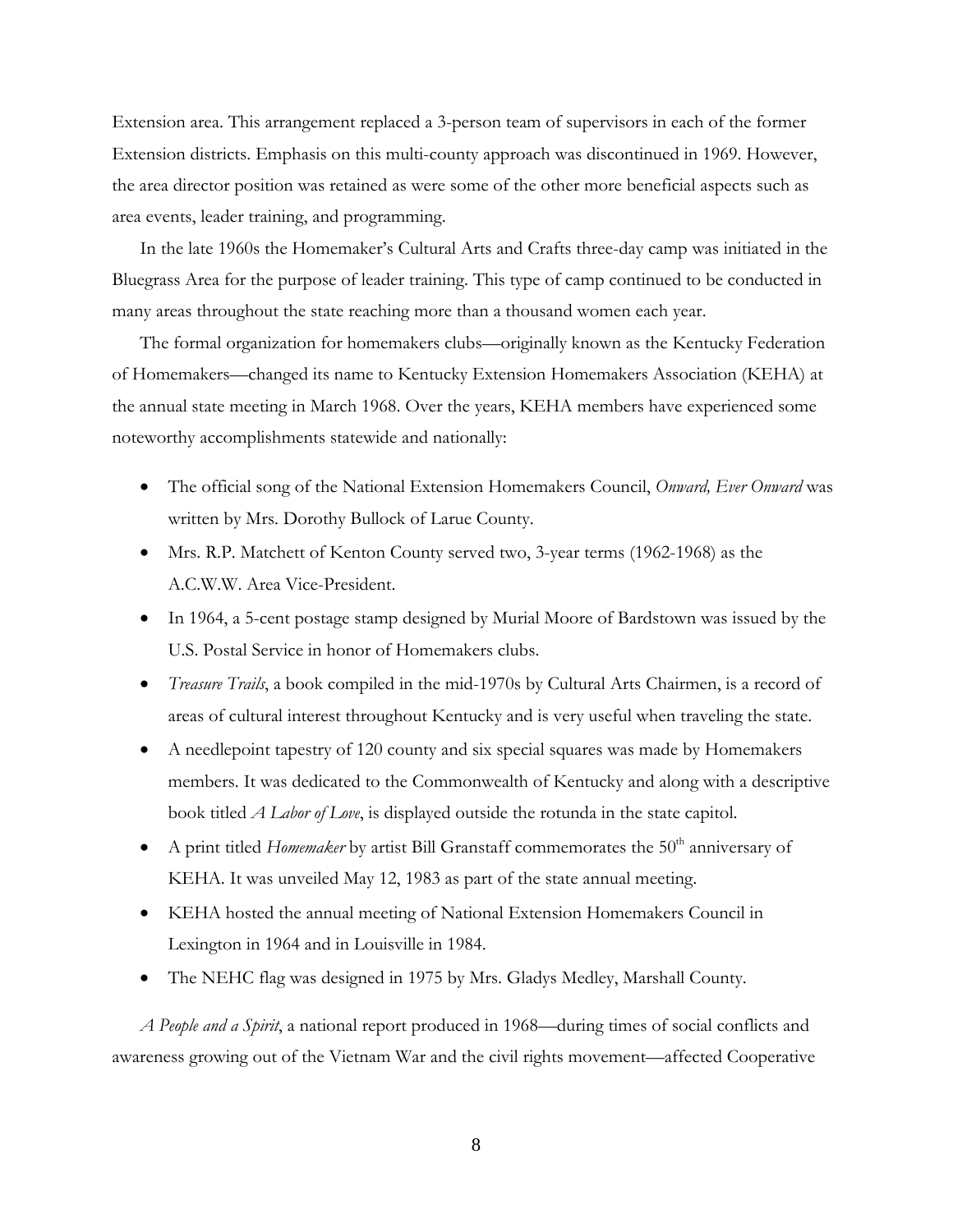Extension program. Program focus shifted to include the problems of the city, low-income people and minorities.

 In 1968, Congress mandated new initiatives in nutrition for low-income people and funded the Expanded Food and Nutrition Program (EFNEP). EFNEP was designed to provide nutrition information and to encourage sound nutritional practices through the work of Extension paraprofessionals who were to be supervised by local home economics Extension agents. In the early days each Extension area had an EFNEP Area Agent either UK or Kentucky State for a number of years.

# **THE SEVENTIES**

Major civil rights equal opportunity efforts have been carried out in both extension staffing and program delivery. In 1973 Congress mandated separate federal funding for the 1890 institutions. Thus, the Family Development and Resource Management (FDM) program was initiated and conducted in 13 counties through the use of paraprofessionals, supervised by the local extension agent for home economics. This program was administered and conducted through our 1890 sister institution, Kentucky State University in Frankfort.

 In the text of A People and a Spirit, educators were urged to increase attention to staff development, particularly the use of new teaching technologies and communication systems including the mobile education unit. The unit, a classroom on wheels for EFNEP, was equipped with a variety of teaching aids and facilities. Between 1971 and the early 1990s three such units were designed, built and used in different areas of the state. The units were used for displays, demonstrations at fairs, camps, schools, festivals, shopping malls and parking lots. In the 1990's, a unit was designed and used as a computer laboratory on wheels and belonged to Kentucky State University.

 Dr. Doris Tichenor was named "Assistant Director for Home Economics and Community Development" in 1969 following a series of acting state leaders (for a complete listing of state leaders see appendix). This action reflected the beginning of a new title for the director of home economics programs. Several area agent positions remained across the state, primarily in foods and nutrition. The Louisville area also had two area agents' positions—Housing and Home Furnishings and Clothing and Textiles both housed in the Jefferson County Office.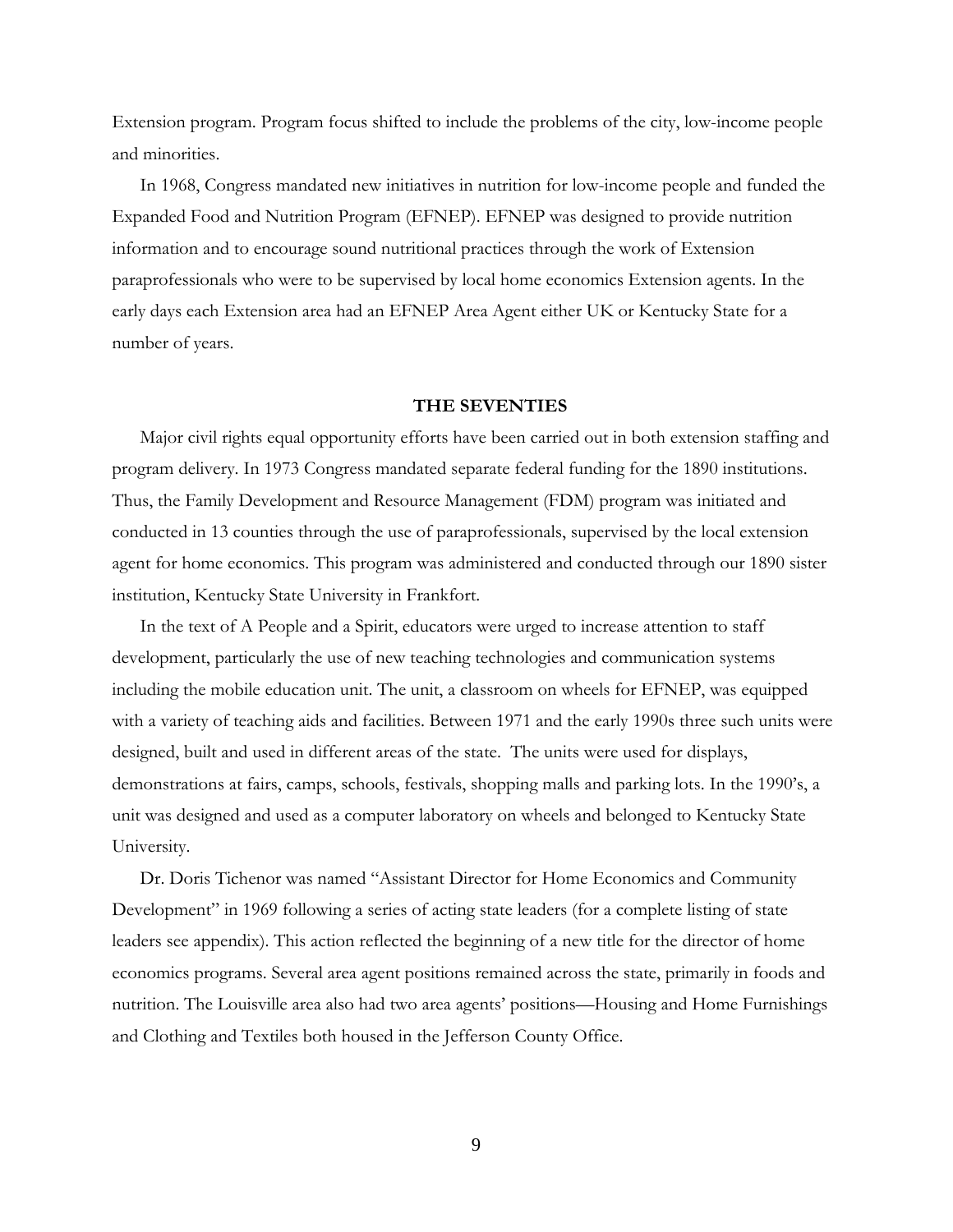#### **THE EIGHTIES**

The 1970's and early 1980's were viewed as a time of growth and change at the state specialist level. By the fall of 1980, there were three foods and nutrition, three resource management, three clothing and textiles, two child and family and one housing and home furnishings subject matter specialists.

 According to a 1968-69 agreement with the College of Home Economics, all Extension subject matter specialists were to be housed with their subject matter departments within the College of Home Economics. These eleven subject matter specialists were joined by three other program specialists (Cultural Arts, Homemakers, and EFNEP) and an energy specialist, housed in Agricultural Engineering, to form the Home Economics Extension Unit on the Lexington campus. Four additional specialists on the Kentucky State campus met and worked closely with their Lexington counterparts. This was, however, to be the last hiring and largest state staff for Extension programming during the 1980's reflected the needs and desires of a changing world and diverse clients. The economics plight of the farmers who were suffering cash flow problems and drastic real property deflation after 1981 resulted in programs which dealt with stress management and family living. There was a growing interest in home-based business to supplement the family income. The governor's wife, Phyllis George Brown, encouraged and promoted Kentucky crafts in other states. Soon after counties began to form craft cooperatives as a means of promoting and selling the beautiful handmade items. Dr. Patty Rai Smith, hired as a state cultural arts specialist in 1980, was instrumental in helping counties to establish these cooperatives in many Eastern Kentucky counties. In the late 1980's she became a Home-Based Business Specialist.

 As the population shifted toward an older age spectrum and as family relationships and structures changed, Extension generated new programs in family resource management, family strengths and communications, pre-retirement issues, housing and clothing for the elderly, and economic, social and aesthetic community problems. The 1981 legislative mandate for the Extension mission state: "The rapid rate of social change, economic instability, current energy problems increase the need for expanded programs of research and Extension in family financial management, housing and home energy consumption, food preparation and consumption, human development (including youth programs), and development of community services and institutions."

 A 1983 national committee report titled *Extension in the 80's: A Perspective for the Future of the Cooperative Extension Service* carried forward many ideas expressed in earlier reports. The previous forecasts about the increasing speed of change in American life were indeed accurate. Among the number of complex changes included a greater percentage of families in flux with more single parent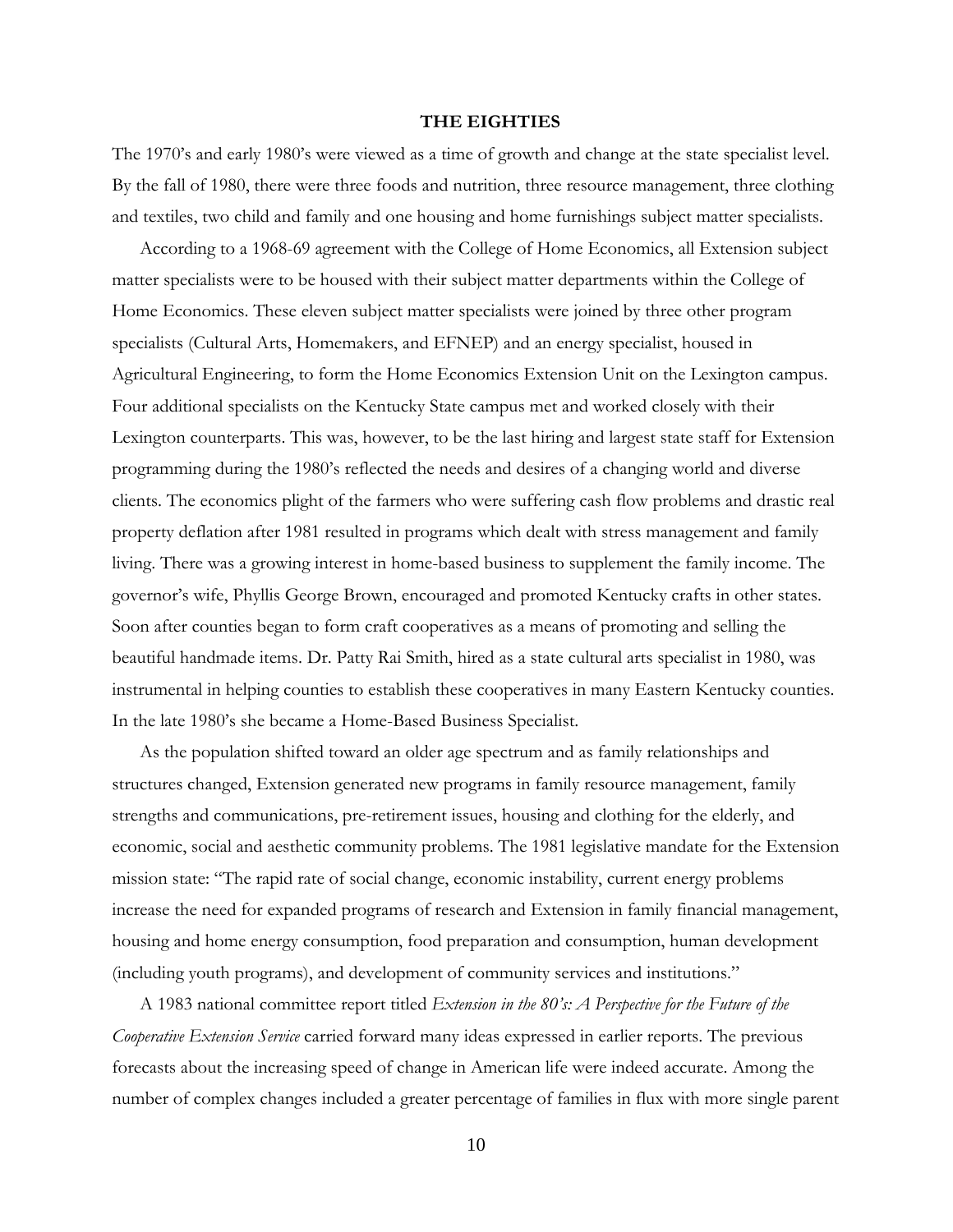families than ever before; changing residence patterns and increased mobility; more part-time farmers and women employed full-time outside the home; changes in health and nutritional status and new lifestyles; different societal values; and, changes in media and institutions from which people secure knowledge.

 Special attention was emphasized for strengthening families through leadership development and volunteer training in both rural and urban areas; the development of young people in all socioeconomic groups; lifelong learning and a greater use of volunteers in program management.

 To continue reaching more people with more information, specifically those individuals who could not attend regular Homemakers club meetings, a mailbox membership status was initiated in the 1980s. This type of membership consisted of paying dues and receiving monthly information by mail from the local Extension service office. Other efforts to involve the hard-to-reach clientele included mass mail-outs, correspondence courses, home learning packets, special interest newsletters, lunch-and-learn sessions and volunteer outreach programs.

 In the 1980s the Extension home economics program gave emphasis to building human capital by increasing the ability of people to reach their full potential through active involvement in families, organizations, communities and the workplace. Some Extension programs addressing this effort included: KEHA, a strong leadership development program through which volunteers developed a spirit of service and a willing ness to help others; the Family Community Leadership (FCL) program in which participants improve their leadership and organizational skills enabling them to participate more effectively in identification, analysis and resolution of public policy issues that affect families and communities (a joint Kellogg Foundation); the Sharing Our Selves (SOS) learning network through which individuals having knowledge and/or skills in a subject, volunteer to teach others in a small group setting; and the Adult Literacy Project in which KEHA members and Extension professionals took active roles in promoting adult literacy in Kentucky. Many Homemakers members were certified tutors or worked as literacy council members.

 Other subject matter offerings of the 1980s included: emergency preparedness; special diets such as low-sodium, sugar and fat; weight control; relationship of food and disease; food safety; fiber in the diet; new food preservation recommendations; nutrition for pregnant teens and for youth; money management including financial planning, credit, record keeping, banking, investments and insurance; home-based business; radon levels in homes; wardrobe planning and purchasing, care and maintenance of clothing and clothing construction; accessorizing your home, kitchen planning, antiques and collectibles. During this period, some of the non-traditional audiences included: non-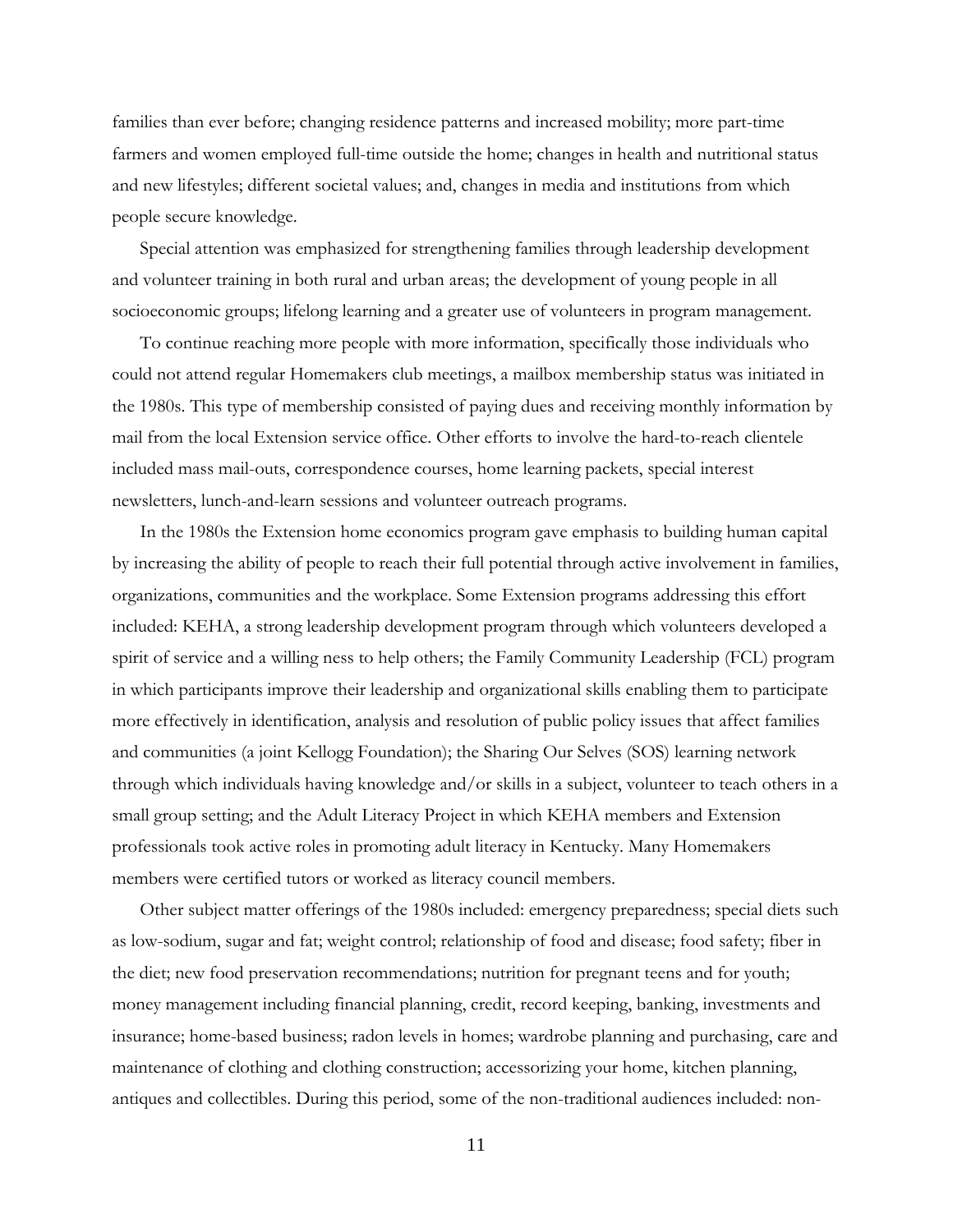Extension professionals, public officials, disabled persons, highway employees, athletes and coaches, latchkey children.

 In 1984, Dr. Suzanne Baden hop replaced Doris Tichenor as Assistant Director of Home Economics Programs. From about 1983 to 1989, the College of Agriculture was in the midst of a changing administrative group from the dean down to and through assistant director positions including those of home economics, agriculture, and 4-H. At the same time USDA partners were being changed and positions redefined. Budget restraints were being enforced from all angles.

 County agent positions became vacant and were not being filled due to limited resources. For over two years, county positions were filled on an "as need" basis thereby keeping approximately fifty positions (agriculture, home economics, and 4-H/youth) vacant all the time. State positions were cut and lost as individuals retired and/or resigned. Unlike many other states across the county, Kentucky did not downsize or reorganize during this period, but continued to use all resources and capabilities attempting to work smarter and move slowly onward.

 In 1987 the Kentucky Association of Extension Home Economists hosted their national (NAEHE) meeting in Louisville. During this period, Frances Benge served as president of the agent's association. A complete listing of association presidents is listed in Appendix A.

 In response to the changing needs of a changing world, ES/USDA launched a new programming venture better known as "national initiatives." These were special issues or topics which needed to be addressed. In 1988, the following issues were identified: Competitiveness and Profitability of American Agriculture, Alternative Agricultural Opportunities, Conservation and Management of Natural Resources, Water Quality, Revitalizing Rural America, Improving Nutrition, Diet and Health, Family and Economic Well-being, and Building Human Capital. States were asked to organize special work teams and to send representatives to national strategic planning meetings.

#### **THE NINETIES**

This programming effort was to lay the foundation for a new role for several home economics specialists—a role of college leadership and interdisciplinary/ interdepartmental work unlike other previous involvement. Dr. Darlene Forester (Foods and Nutrition) was appointed to chair Kentucky's Food Safety and Quality. Dr. Linda Heaton (Textiles & Clothing) was appointed to the Water Quality Task Force. This was the beginning of a series of task force groups within Kentucky Extension that would lead and drive a number of different programming efforts for many years into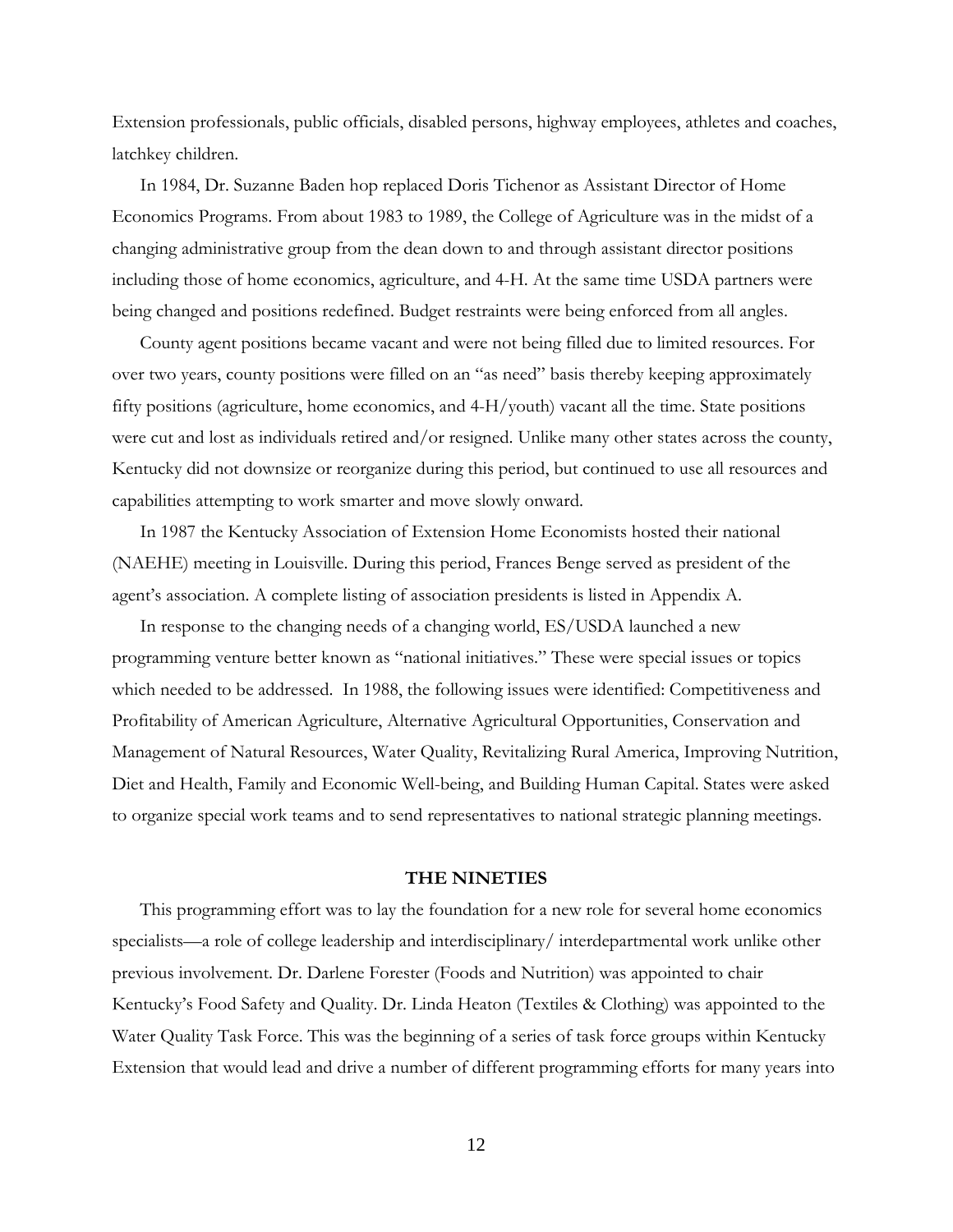the 90's. National initiatives would change or merge back into base programs, but home economics leadership would continue to be identified and pressed into action.

 In the fall of 1990, Kentucky Extension launched a new outreach program, an interdisciplinary/joint programming venture with the 4-H/Youth Unit known as the Master Volunteer in Clothing Construction Program (MVP). This statewide program was designed to train volunteers to teach and conduct programs related to sewing. With increasing workloads and attention being directed to other issues, county agents frequently found little time to conduct time intensive sewing programs. Working under the direction of their local county Extension agents, volunteers in the program were reaching in excess of 18,700 by as early as 1992.

 For many years key lay leaders representing each of the fourteen Extension areas have come together to identify, discuss and share issues important to their respective counties. Through the years this group came to be known as the State Extension Council. Beginning in the late 1980's and continuing into the 1990's, issues related to home economics have led the list. The following issues were identified in 1993:

- Family Stability/Family Stress
- Water Quality
- Youth at Risk
- Environment
- Leadership Development
- Economic Development
- Agricultural Marketing
- Agricultural Profitability
- Diet, Nutrition and Health
- Solid Waste Management
- Agricultural Labor
- Animal Welfare

These issues helped to direct the programming and direction of Extension activities at the county and state level.

For the period beginning in 1994 through 1997, the state Council identified the following issues:

- Family Stability and Parenting
- Health Care/Wellness/Safety
- Environment
- Agriculture Profitability
- Youth at Risk
- Leadership Development
- Diet and Nutrition
- Solid Waste Management

• Economic Development

As a result of some of the issues brought forth in the early nineties, increased focus was directed toward Home Economics areas in general. A Health and Safety Task Force was jointly initiated by Assistant Directors Darlene Forester and Rick Maurer (Rural and Economic Development). Issues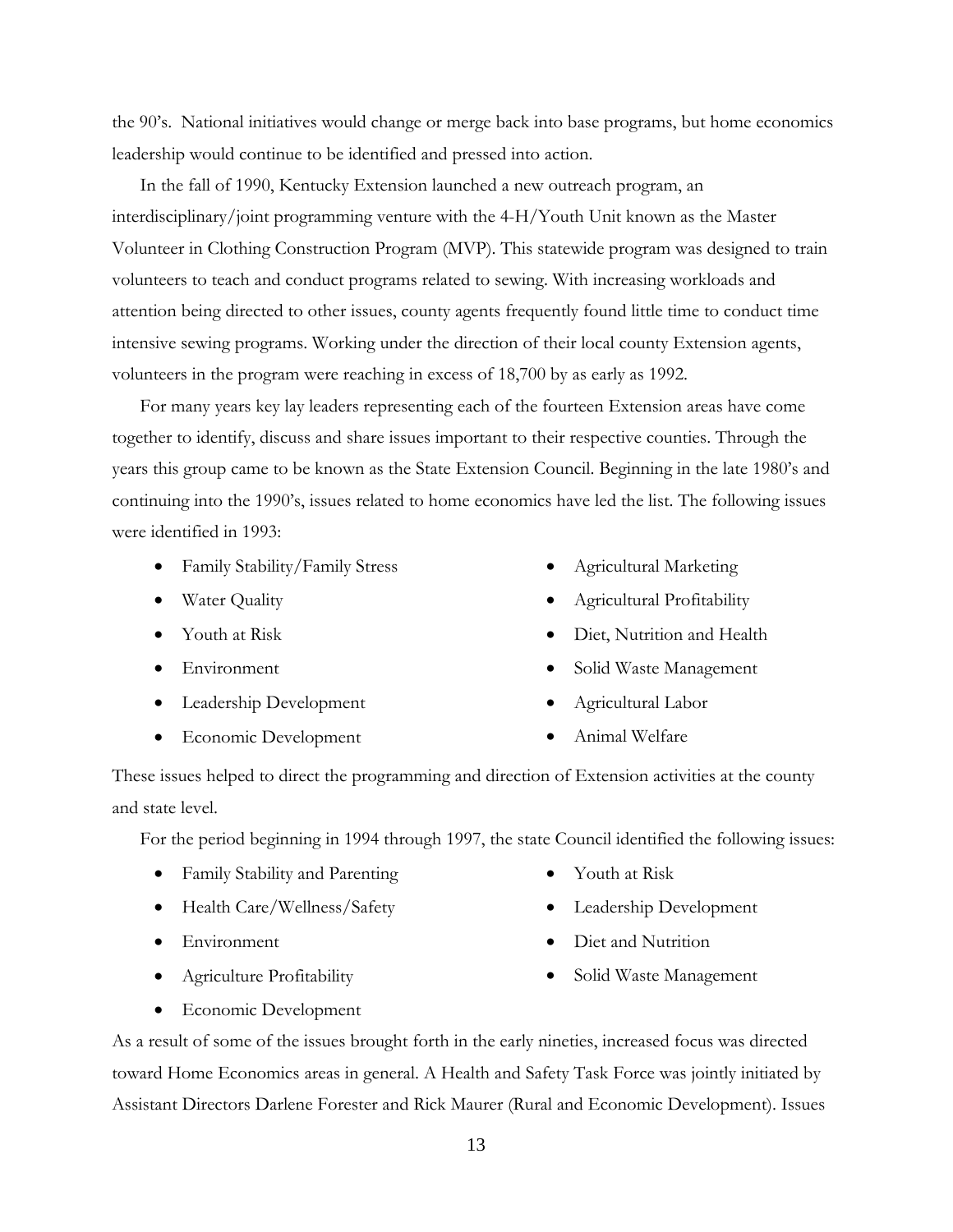addressed included two main areas: 1) Health care/community health and personal health; and 2) wellness.

 A Children, Youth and Families at Risk Task Force was established in 1991 to address family/youth issues and to address two new national initiatives from USDA—Youth at Risk and Plight of Young Children.

 Leadership is given to this group by Dr. Janet Kurzynske of Extension Home Economics (Nutrition) and other Extension personnel in various departments. The Task Force was reorganized in 1996 to focus on the use of grant funds from CSREES (formerly ES-USDA). Several counties benefitted from these funds with special CYFAR projects in their communities. Teams of Home Economics and 4-H agents were involved in these activities which include parenting, literacy and other vital issues. A State Strengthening Grant of \$750,000 increased Home Economics' ability to design and deliver interdisciplinary educational programs to improve the well-being of families and youth exposed to negative influences on growth and development. Parenting became a major focus for home economics programming.

 Extension offered and continues to offer monthly educational programs to KEHA members based on their self-identified needs and interests. The total number of educational programs varies by county, usually from nine to 10 each year. The agents submit a schedule of lessons and programs planned for the year to appropriate specialists by way of a special computer program called HELP which allows agents and specialists to communicate without phone calls or letters. This helps specialists schedule their time and resources to support this core audience.

 KEHA's growth and changes through the 1980's resulted in a leadership program with some very strong leaders. These individuals contribute at the area, state and national level. In addition, these volunteers help extend the work of the specialists and the county agents. The mere size and structure of this program requires a substantial portion of professional staff time.

 As an example of the leadership taking place, it was reported in 1990 that 95,418 leaders were trained in nine program areas. Over 10,000 lay leaders participated in formal advisory groups. By 1996, there are about 26,000 members of KEHA, 175 of which are members of the national association, NAFCE. One recent project in which they demonstrated leadership was teaching the Food Guide Pyramid to children in day care facilities.

 With extension offices in all 120 Kentucky counties, the normal staffing pattern is for each county to have a minimum of two agents, one with technical skills in agriculture and one with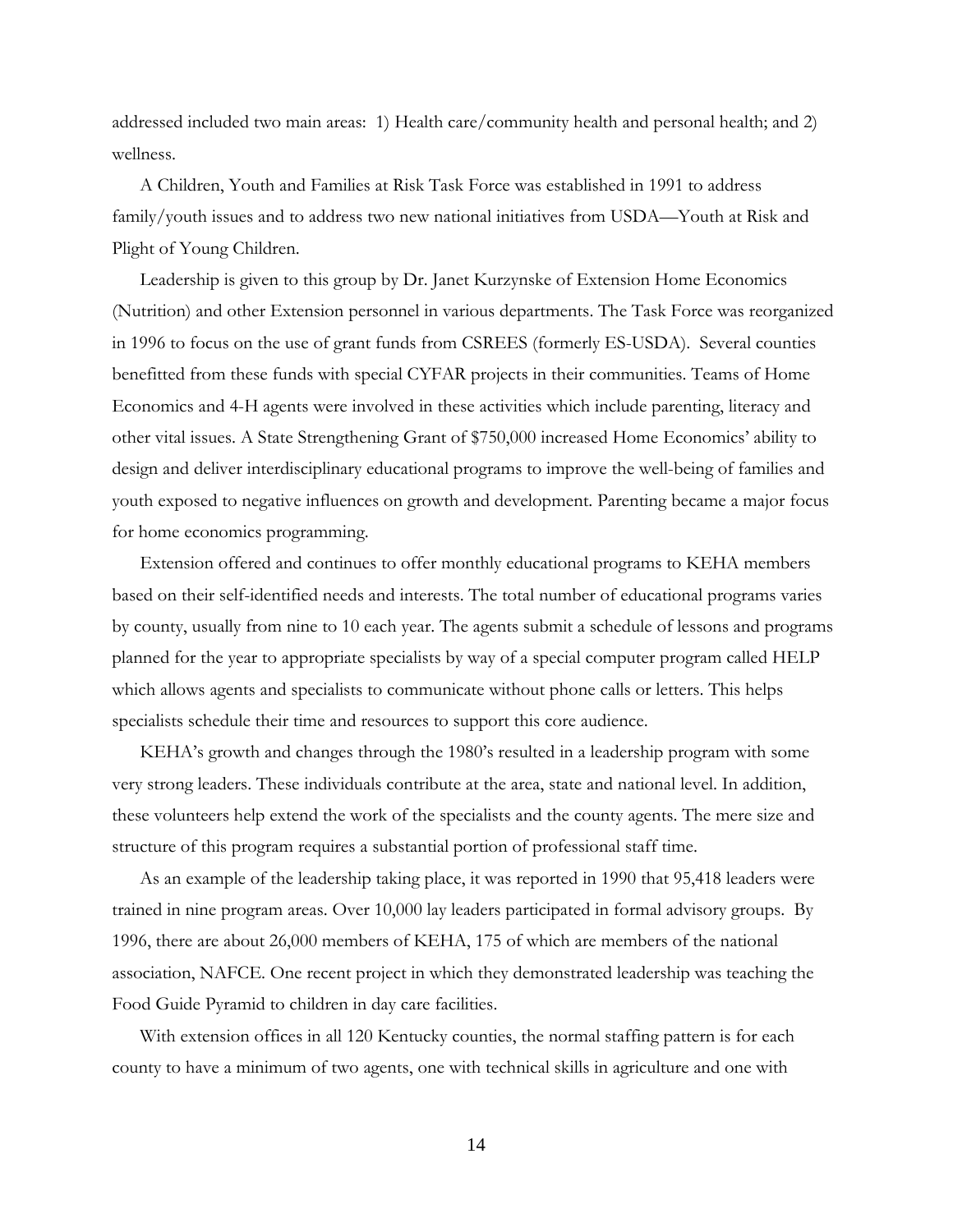technical skills in home economics. All but 10 counties have 4-H/Youth agents as well. In these counties Home Economics and Agricultural agents share the responsibility of the youth work.

 In 1996, there were 127 Home Economics Agent (known as County Extension Agent for Home Economics) positions in the field staff. Seven of these were in counties in which a second CEA for Home Economics has been hired. Only four vacancies existed as of September 1996. The following State Specialists' positions were filled: Two Foods and Nutrition; two Family Studies/Human Development (one in Rural Sociology); three Resource Management (including one at Kentucky State); three Clothing, Textiles and Home Environment (two of whom now are devoting  $\frac{1}{2}$  time to Environmental Issues); two specialists in Agricultural Engineering/Biosystems who work with Home Economics unit on housing, air quality and safety issues. Also one specialist from Kentucky state works with Child Development and coordinates the FDM program. To assist specialists in special programs we have on board three program associates.

 The EFNEP program continues to be active in 51 counties with 73 assistants who reach approximately 5,500 low-income families per year plus thousands of youth. EFNEP assistants also work with commodity food recipients, Women, Infants and Children (WIC) clients, food stamp recipients, school children and other groups to provide them with information concerning food buying, food preparation, food safety and basic nutrition. During the summer, children of EFNEP families may attend nutrition camps. In 1996, there were five Area Food and Nutrition Specialists to cover the 14 Extension areas.

 The Kentucky Extension interdisciplinary approach of our director enables us to offer base programs (Family Resource Management and Nutrition, Diet and Health) as well as programs in response to issues as identified by the state extension council.

 Seven thrusts have been identified by the Home Economics Extension unit as areas for current focus and from which to glean feedback from agents to assist with program accountability. The entire Extension program (CSREES, nationally) and all states including Kentucky are working towards better techniques for recovering data on what our programs have accomplished with our clients so we may be more accountable to stakeholders on the local, state and Federal levels. The seven thrusts are:

- 1) Family Stability
- 2) Environment and Natural Resources
- 3) Health and Wellness
- 4) Nutrition/Food Safety
- 5) Children, Youth and Families at Risk
- 6) Family Economic Issues
- 7) Leadership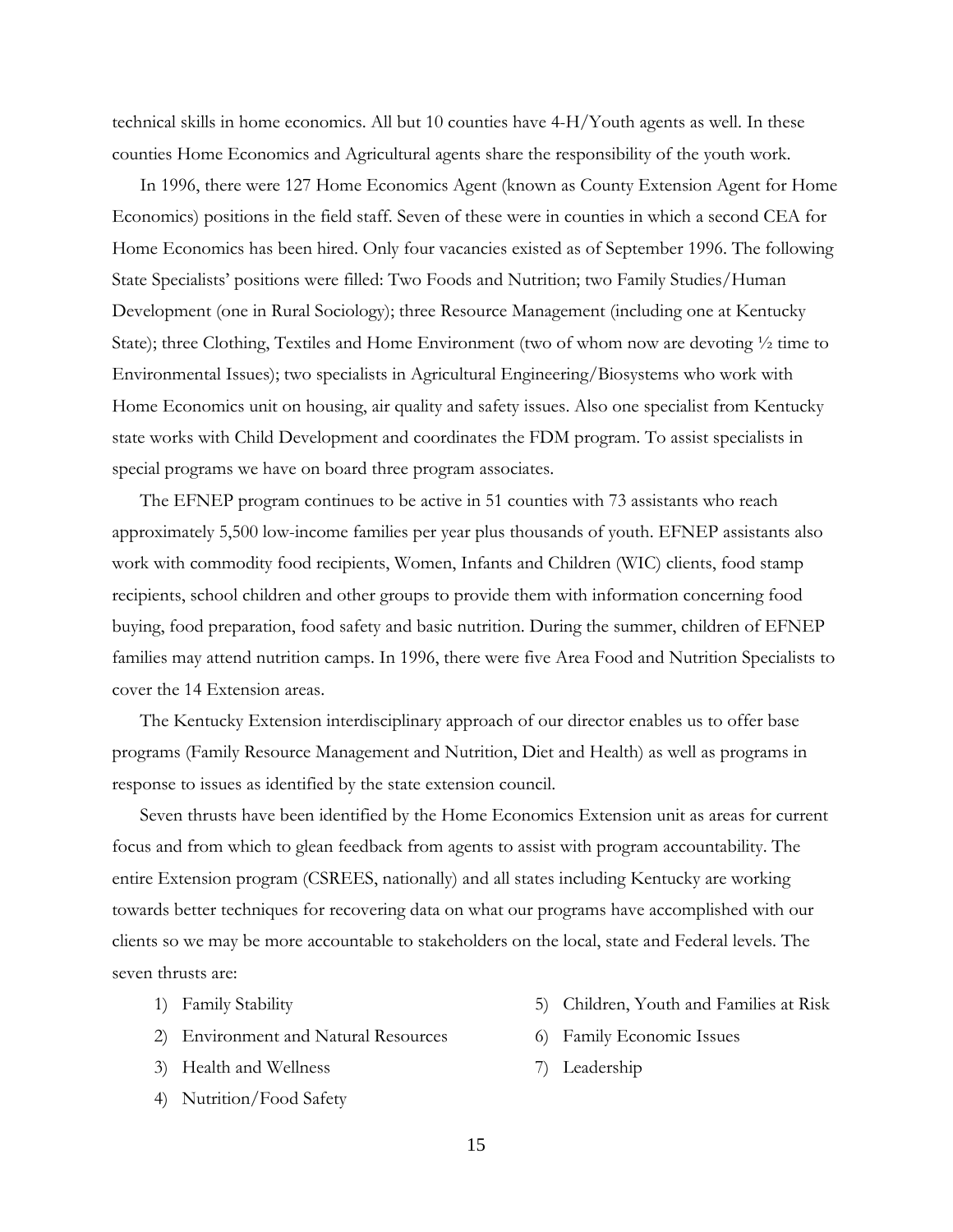Currently a committee of CES personnel and State Extension Council officers appointed by the Associate Director is putting together a list of six Strategic Goals for the Kentucky Extension Service. These follow a Mission and Vision statement identified by this committee and others in 1993.

- *Vision:* The Kentucky Cooperative Extension Service is the educational resources for all Kentuckians that serve as a catalyst to build better communities and improve quality of life.
- *Mission:* The Kentucky Cooperative Extension Service serves as a link between the counties of the Commonwealth and the state's land grant universities to help people improve their lives through an educational process focusing on their issues and needs.

The Cooperative Extension Service of the 1990s is administered through the College of Agriculture. The Dean of Agriculture is also the Director of the Kentucky Cooperative Extension is responsible for the direction and general operation of the Extension Service. Because Kentucky also has an 1890 Land Grant Institution, the Extension Program at Kentucky State University is coordinated by their Extension Administrator with the University of Kentucky for one Extension Program in the State. Four Assistant Directors are responsible for program leadership and report to the Associate Dean of Extension.

A middle management team of 14 area program directors provide day-to-day supervision and performance evaluation of the county staff and program as well as direction for the general operation of county offices. IN 1991, the word "program" was added to their original title.

*Note: The above information on the development of home economics Extension work is not complete and may not be entirely accurate but merely an effort to pull together something to reflect upon and remind us of our history.* 

A great portion of this information was gleaned from J. Allan Smith's College of Agriculture University of Kentucky--. Other sources include Heritage Horizons, published by the Journal of Extension; Voices of American Homemakers, published by the National Extension Homemakers Council; available state Extension reports; the 1993-1995 handbook for the Kentucky Extension Homemakers Association; and SOURCE BOOK-Working With Our Publics—Module 1.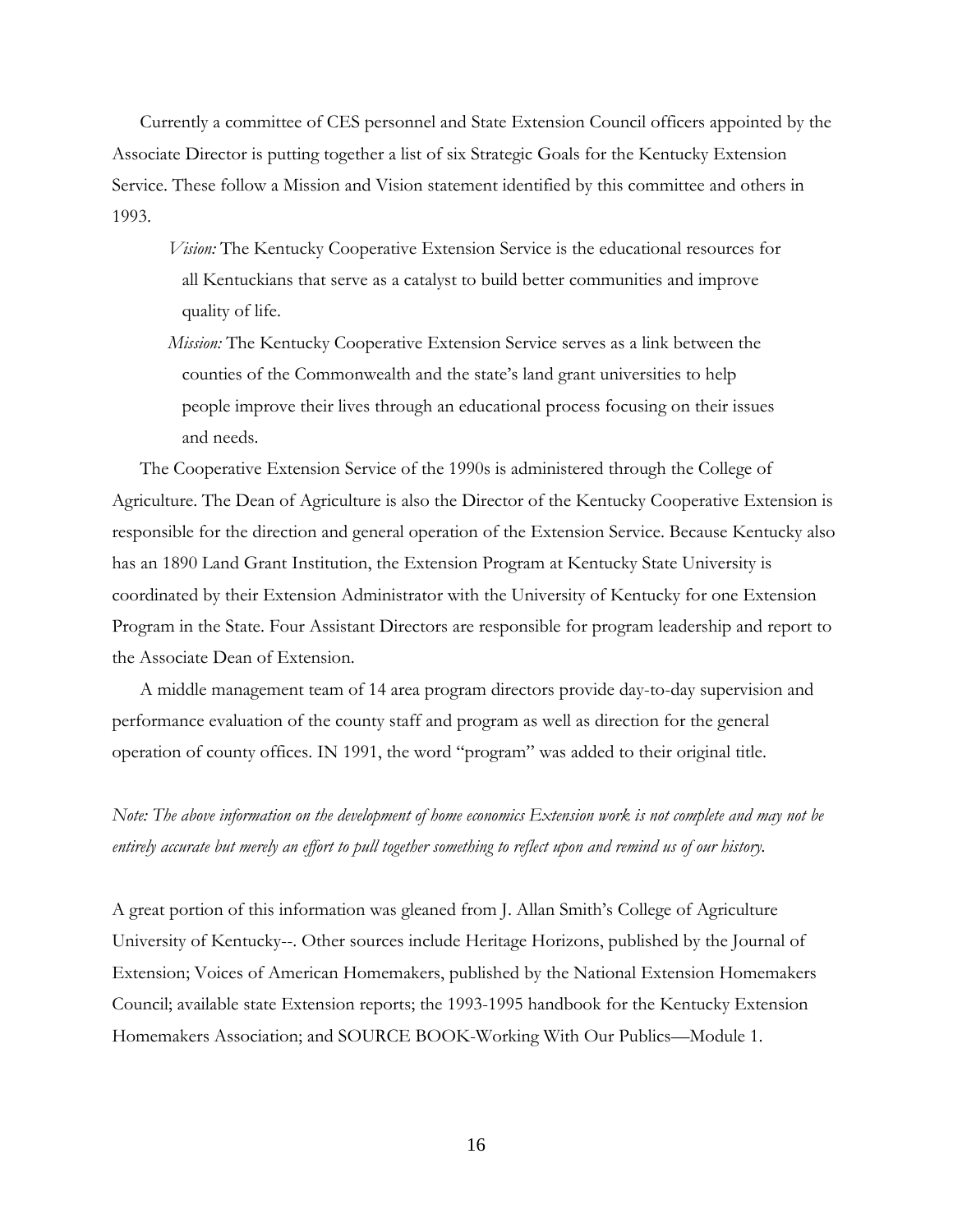# **APPENDIX A**

# **HOME ECONOMICS EXTENSION STATE LEADERS**

1913-1918 Helen B. Wolcott, Agent

1919-1920 Gertrude McCheyne

1920-1923 Margaret Whittiman

1923-1924 Lulie Logan, Acting State Leader

1924-1955 Myrtle Weldon, State Leader

1955-1956 Alda Henning, Acting State Leader

1956-1965 Viola Hanson, State Leader

1965-1968 Ruth Saunders Allen, Acting State Leader

1968-1969 Dr. Burt Coody, Acting State Leader

1969-1984 Dr. Doris Tichenor, Assistant Director Home Economics Programs & Community Development

1984-1992 Dr. Suzanne Badenhop, Assistant Director Home Economics

1992-1993 Dr. Darlene Forester, Interim Assistant Director for Home Economics

1993-present Dr. Darlene Forester, Assistant Director for Home Economics Extension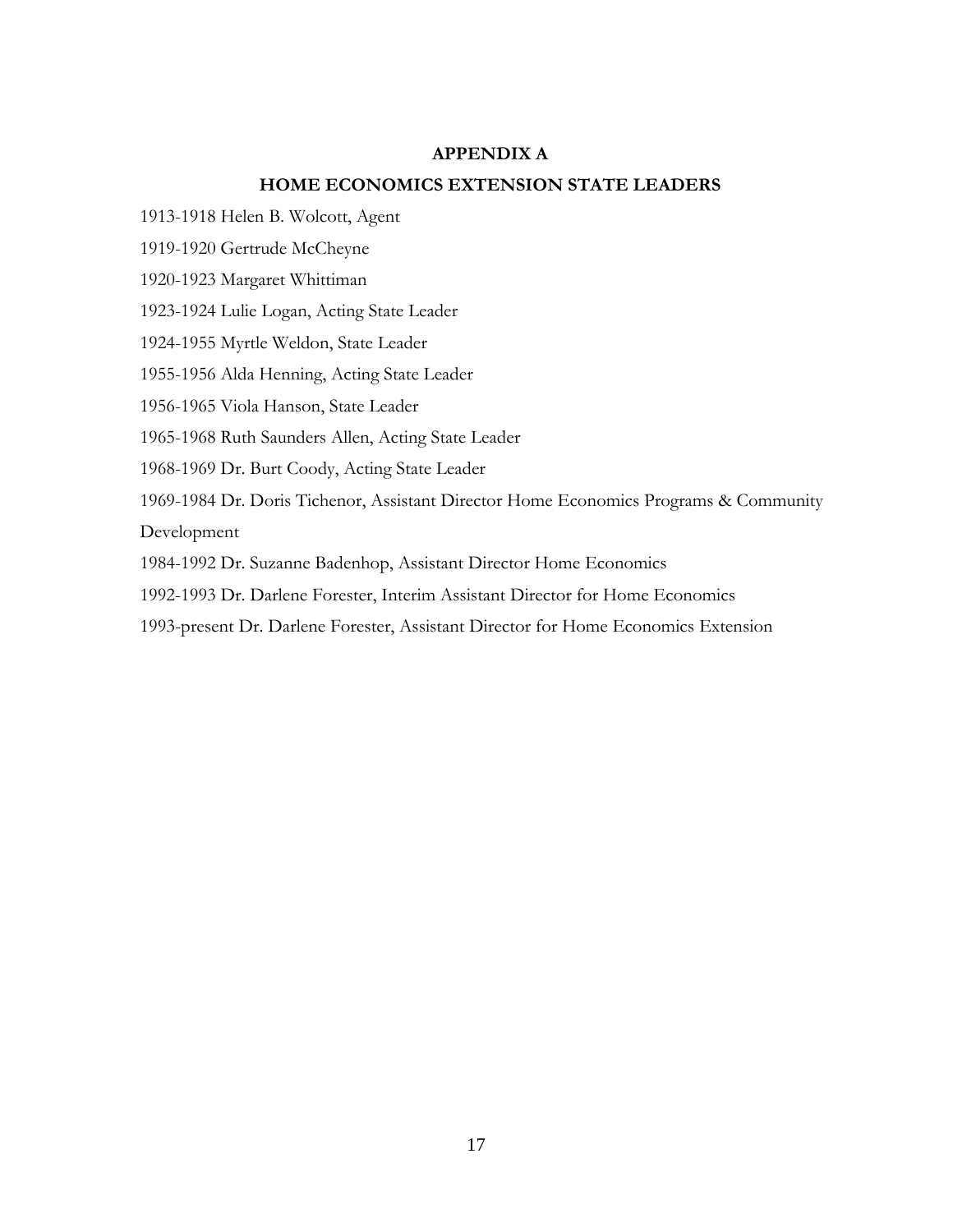# **KENTUCKY ASSOCIATION FOR EXTENSION HOME ECONOMICS (KAEHE) / KENTUCKY EXTENSION ASSOCIATION OF FAMILY AND CONSUMER SCIENCES PAST PRESIDENTS**

| 1924 Ida Hagman                   | 1961-63 Jane Jones Gilchrist |
|-----------------------------------|------------------------------|
| 1926 Roxie Perkins*               | 1963-65 Louise M. Craig      |
| 1927                              | 1965-67 Susan Lane Cruse*    |
| 1928                              | 1967-69 Mary Steele Saunook  |
| 1929 Catherine Johnson            | 1969-71 Geraldine B. Watson  |
| 1930 Isadore Williams             | 1971-73 Louise C. Hart       |
| 1931                              | 1973-74 Maxine Griffin       |
| 1932                              | 1974-75 Jerri Cockrel        |
| 1933                              | 1976-77 Sue Stivers          |
| 1934                              | 1977-78 Lucy Forbes          |
| 1935                              | 1978-79 Guynd Lyons          |
| 1936                              | 1979-81 Karen Davis-Parker   |
| 1937 Alda Henning                 | 1981-82 Rita Spence          |
| 1938 Zelma Monroe                 | 1982-83 Nancy Norman Wills   |
| 1939 Irene Piedlau                | 1983-84 Jane Bailey          |
| 1940 Lois Sharp                   | 1984-85 Betty Overly         |
| 1941 Francis Fleming              | 1985-86 Nancy Edwards        |
| 1942 Ruth Latimer Saunders Allen* | 1986-87 Frances H. Benge     |
| 1943 Doris Wheeler                | 1987-88 Carole Rison         |
| 1944 Miriam Kelly                 | 1988-89 Janette Chapman      |
| 1945 Leone Gillet                 | 1989-1990 Connie Minch       |
| 1945-47 Elizabeth Word*           | 1990-91 Judy Hetterman       |
| 1947-49 Bina Foree                | 1991-92 Karen Ramage         |
| 1949-51 Lilah Hembree             | 1992-93 Connie Jones-Woolery |
| 1951-53 Margaret Sullivan Berg    | 1993-94 Jennifer Klee        |
| 1954 Ruth Harralson Brown*        | 1994-95 Kathy Jump           |
| 1955-57 Mary Jordan Morris        | 1995-96 Janet Johnson        |
| 1957-59 Mary Ellen Lilly          | 1996-97                      |
| 1959-61 Alice Killpatrick         | *Deceased                    |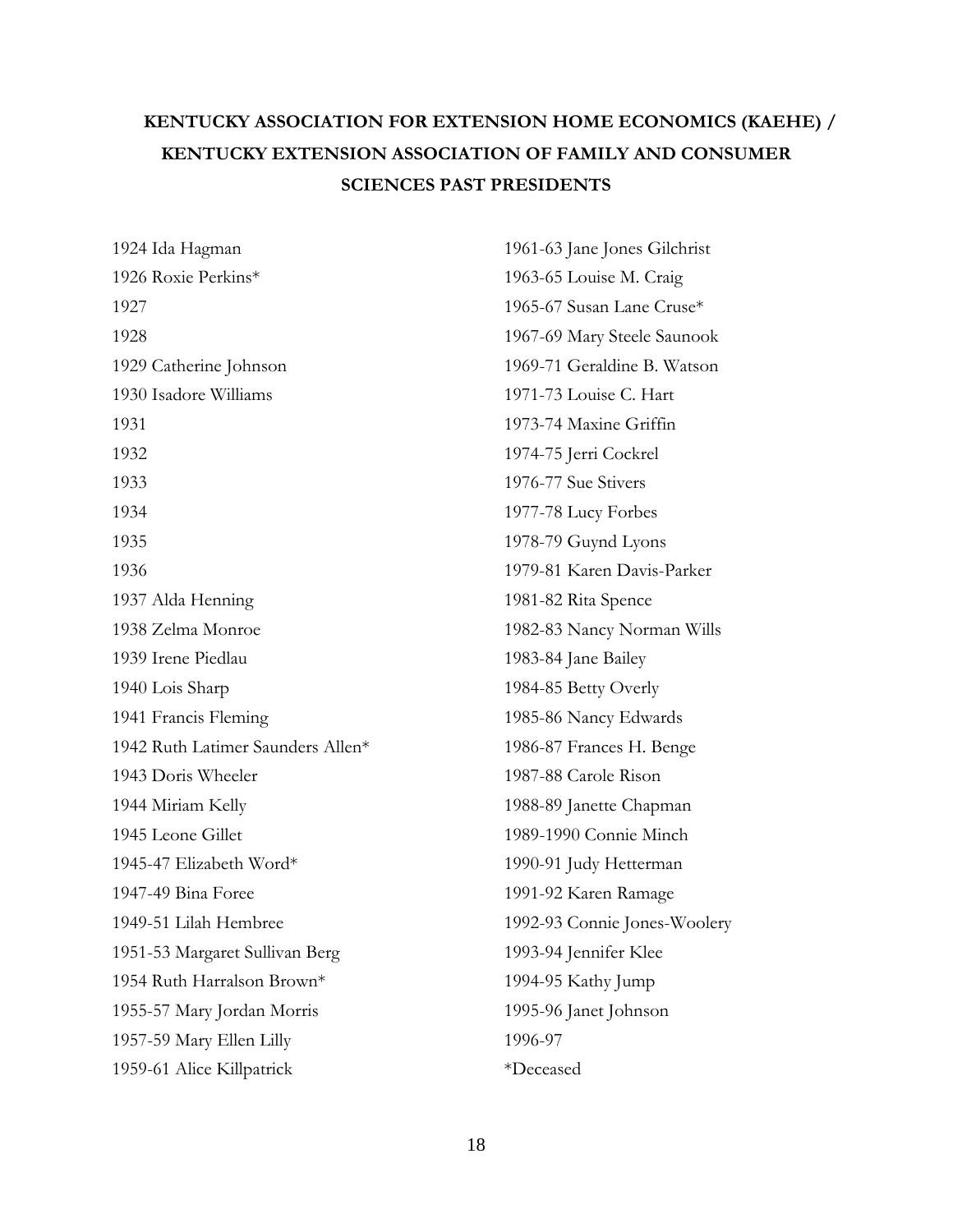#### **APPENDIX B**

# **KENTUCKY HOMEMAKERS FEDERATION/KENTUCKY EXTENSION HOMEMAKERS ASSOCIATION PAST PRESIDENTS**

\*1932-33 Mrs. Lyda Lunch Hall, Fayette County \*1934-35 Mrs. W.M. Oliver, McCracken County \*1936-38 Mrs. T. M. Johnson, Warren County \*1939-41 Mrs. H.L. Crafton, Henderson County \*1941-43 Mrs. P.W. Adkins, Bell County \*1943-45 Mrs. Ralph Searce, Shelby County \*1945-46 Mrs. W.E. Nichols, Fayette County \*1947-49 Mrs. W.K. Morris, Christian County \*1950-53 Mrs. Wade Holt, Nelson County 1953-56 Mrs. R. P. Matchett, Kenton County 1956-59 Mrs. Virgil Grayson, Pulaski County \*1959-62 Mrs. Carl Evans, Ballard County 1962-65 Mrs. Harry J. Braun, Campbell County 1965-68 Mrs. James T. Brookshire, Breckinridge County 1968-71 Mrs. Earl Friendly, Scott County \*1971-74 Mrs. Howard Taylor, Harrison County 1974-77 Mrs. Mitchell Bertram, Barren County \*1977-80 Mrs. Samuel Whitt, Jr., Boyd County 1980-83 Mrs. James Wallace, Caldwell County 1983-86 Mrs. M.D. Perkins, Campbell County 1986-89 Mrs. L.E. Moorhead, Bracken County 1989-92 Mrs. Lewis Palmer, Clark County 1992-95 Mrs. Jean Davis, Hardin County 1995-96 Velma Koostra, Warren County \*Deceased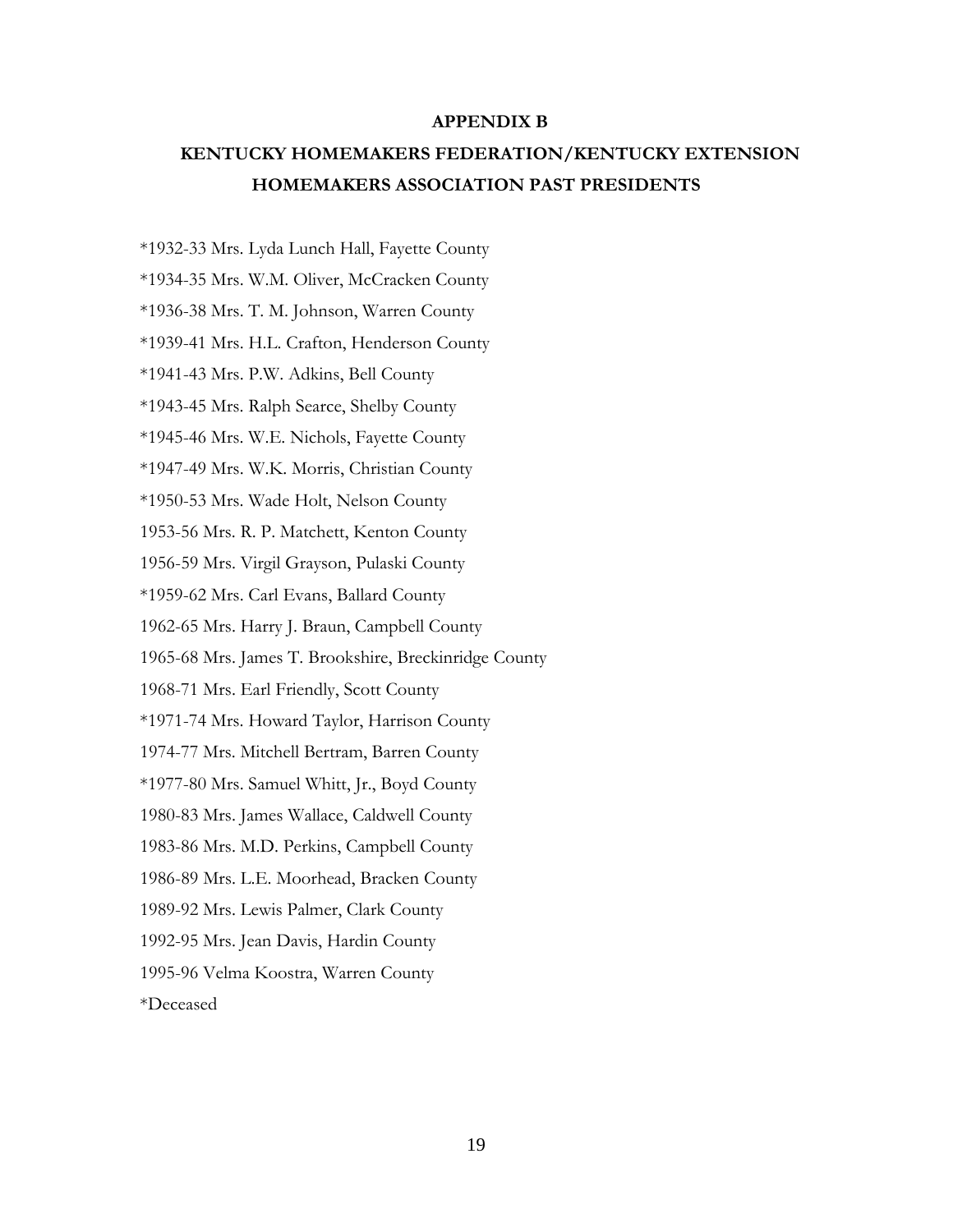## **APPENDIX C**

#### **NAEHE/NEAFCS DISTINGUISHED SERVICE AWARD RECIPIENTS**

- 1944 Alda Henning\*
- 1945 Mariam Kelly
- 1946 Mary Hood Gillespie; Jenny C. Grubbs\*
- 1947 Lilah Hembree; Elizabeth Word\*

1948 Zelma Byerly

- 1949 Anna K. Evans; Ruth Saunders\*
- 1950 Ruth Harrelson Brown\*; Roxie Perkins\*
- 1951 Priscilla Lytle Hatler; Mary Ellen Murray Lilly

1952 Lois H. Sharp; Louise Craig

- 1953 Kathryn Sebree; Elizabeth Donnell
- 1954 Rachael Rowland Wallace; Margaret Sullivan
- 1955 Dora Mae Cochran; Jane Jones Gilchrist
- 1956 Sunshine Colley; Florence Bennett
- 1957 Evelyn Sinclair; Alice P. Killpatrick
- 1958 Kathryn Russell; Thelma Streeter
- 1959 Ada Carter Thompson; Rowena Sullivan
- 1960 Susan Lane Cruse\*; Lillian Hixson Rice; Kitty Bess Dodson

1961 Maxine Griffin

- 1962 Louise C. Hart; Mary L. Steele
- 1963 Lucille Warren; Bertha McLeod
- 1964 Anna C. Thomspon; Ida Jo Burg; Jacqueline S. Rogers
- 1965 Dorothy Camenisch; Irma Hamilton; Martha B. Jenks\*
- 1966 Novella Wininger; Emogene Ham; Isobel Crutchfield
- 1967 Thelma Johnson; Lorene Blankenship
- 1968 Claribel B. Buchanan; Jeanette Yeast
- 1969 Beth Burr; Patricia DeCoursey
- 1970 Geraldine Bentley; Sarah Feltner; Ora W. Neely
- 1971 Lucy Forbes; Emma P. Maxfield; Dauveen M. Roper
- 1972 Reba Kathryn Bullen; Nannie Belle Huttman; Gertrude Paprotta
- 1973 Rebecca E. Gibson, Margie H. Wilson, Barletta Wrather